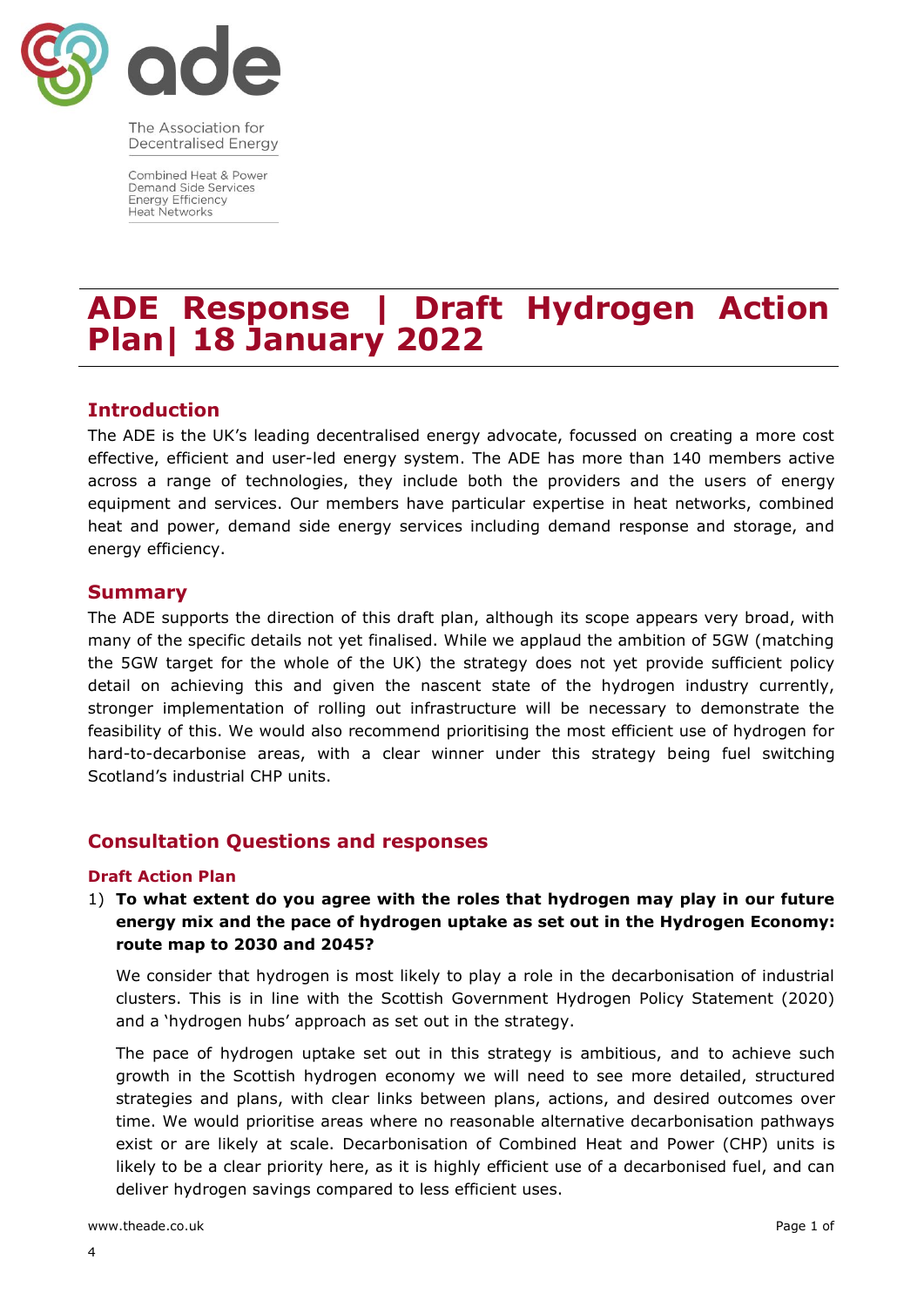

## 2) **What are your views on the actions themes and key actions identified to support the development of the hydrogen economy over the next 5 years?**

The key actions identified in this strategy reflect the fact that it is very early stages for a Scottish hydrogen economy, with substantial focus on building the evidence base for hydrogen, commitments to undertake reviews and publish findings, and establishing institutional structures and collaborative fora. As mentioned in response to Q1, more detail, structure and clear links from plans to actions to outcomes, over time, will be required to deliver on ambitions.

The six action themes appear sensible (upscaling production, development of domestic market, hydrogen integration in the energy system, supply chain and workforce development, international collaboration and innovation and research together capture key action areas that will need to come together to facilitate the growth of a Scottish hydrogen economy).

#### Upscaling production

We agree with the approach to integrate hydrogen production with onshore and offshore wind development.

The ADE strongly welcome collaboration between the Scottish and UK Governments on a Hydrogen Standard. Given cross border trading of hydrogen will increase in accordance with the growth of the sector, any divergences from the UK and European markets will create trade barriers and inefficiencies that will affect hydrogen rollout. It is therefore critically important that Scottish and UK standards both align and are sufficiently low carbon. For example, not taking into account carbon leakage in transfer of natural gas for blue hydrogen is likely to be insufficiently low carbon.

#### Development of domestic market

The strategy appears to emphasise action around hydrogen for transport in particular, and hydrogen for heating. While action 11 does address industrial decarbonisation, given the likely role of hydrogen for industrial decarbonisation, and the potential of industrial energy use being an important source of demand for hydrogen, we would expect to see greater emphasis in a hydrogen strategy on hydrogen for industrial decarbonisation.

#### Hydrogen integration in the energy system

The ADE strongly agree with the importance of understanding how hydrogen can be integrated in the wider energy system and how benefits can be maximised and welcome the intent to work with the UK Government and Ofgem in this regard.

#### Supply chain and workforce development

Supply chain growth and skills development is and will be a challenge across lowcarbon/decarbonisation sectors; taking early steps to develop and encourage uptake of training/education in the hydrogen sector will be important to support future growth of the sector.

#### International collaboration

The ADE support the focus on establishing early partnerships internationally to create opportunities for Scottish hydrogen export.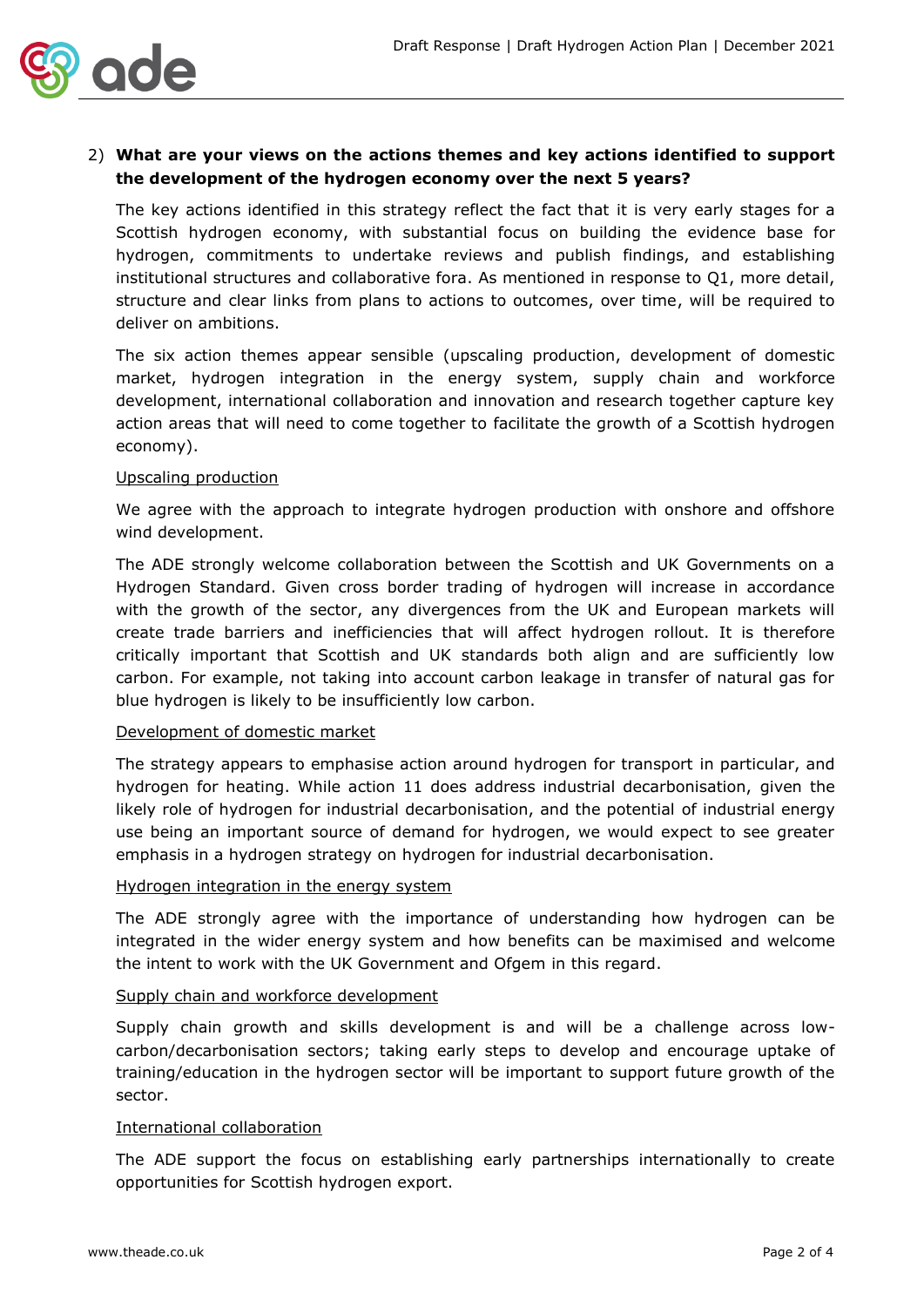

#### Innovation and research

We agree that funding for innovation and research, fora for knowledge exchange and collaboration and support for multi-national collaboration are important to underpin the growth of a hydrogen economy.

3) **In your view, is there any further action that we, or other key organisations (please specify), can take to maximise the positive impacts and minimise negative ones on people, communities and businesses in Scotland in support of a just transition to net zero?**

Alongside strategies to support the growth of a Scottish hydrogen economy, it will be important to ensure sufficient focus is directed at decarbonisation outside of hydrogen hubs, and that costs/benefits of decarbonisation are distributed fairly across different decarbonisation pathways.

While the strategy does mention training and education (action 25) and awareness raising around opportunities for the oil and gas supply chain to move into the hydrogen sector, this is an important area, which will need sufficient concrete plans to support the retraining of members of the oil and gas industry to build the capabilities to take advantage of new opportunities in the hydrogen sector. This will be key to ensuring that a hydrogen economy supports a just transition.

# 4) **Are there further actions that could be taken by government or industry that you think would drive a reduction in the cost of hydrogen? Please provide evidence to support any suggestions.**

We see the UK's hydrogen business model as the primary mechanism for reducing hydrogen costs. However, Scotland can go further and faster than the rest of the UK by supplementing areas of hydrogen infrastructure such as CAPEX costs. Please also refer to our answer to question 7. As set out in the strategy, capitalising on cheap electricity from wind energy will be key in driving down the cost of hydrogen production in Scotland.

# 5) **What are your views on the funding principles and scope of the Emerging Energy Technologies Fund? In your view, are there any eligibility and project assessment criteria we should consider as part of the Emerging Energy Technologies Fund?**

We support the principle of the fund to support regional renewable hydrogen production linked to demand cases, and would welcome further detail on how the EETF will consider links between hydrogen production projects and demand. It is not clear from the definition of the scope of the programme whether/how this link will be embedded.

We strongly agree with the scope of the programme to sit as complementary to the UK Government Net Zero Hydrogen Fund, and encourage continued interaction with the UK Government to ensure complementarity.

### 6) **In your view, what should be the priority areas of focus for the Hydrogen Innovation Fund over the next 5 years?**

Priority areas for the Hydrogen Innovation Fund should include emphasis on cost reductions and reducing the cost of hydrogen infrastructure. This can also include an emphasis on the supply side, with funding going towards demonstrator projects on fuel switching CHP units to hydrogen and use of hydrogen for industrial scale boilers. As per the